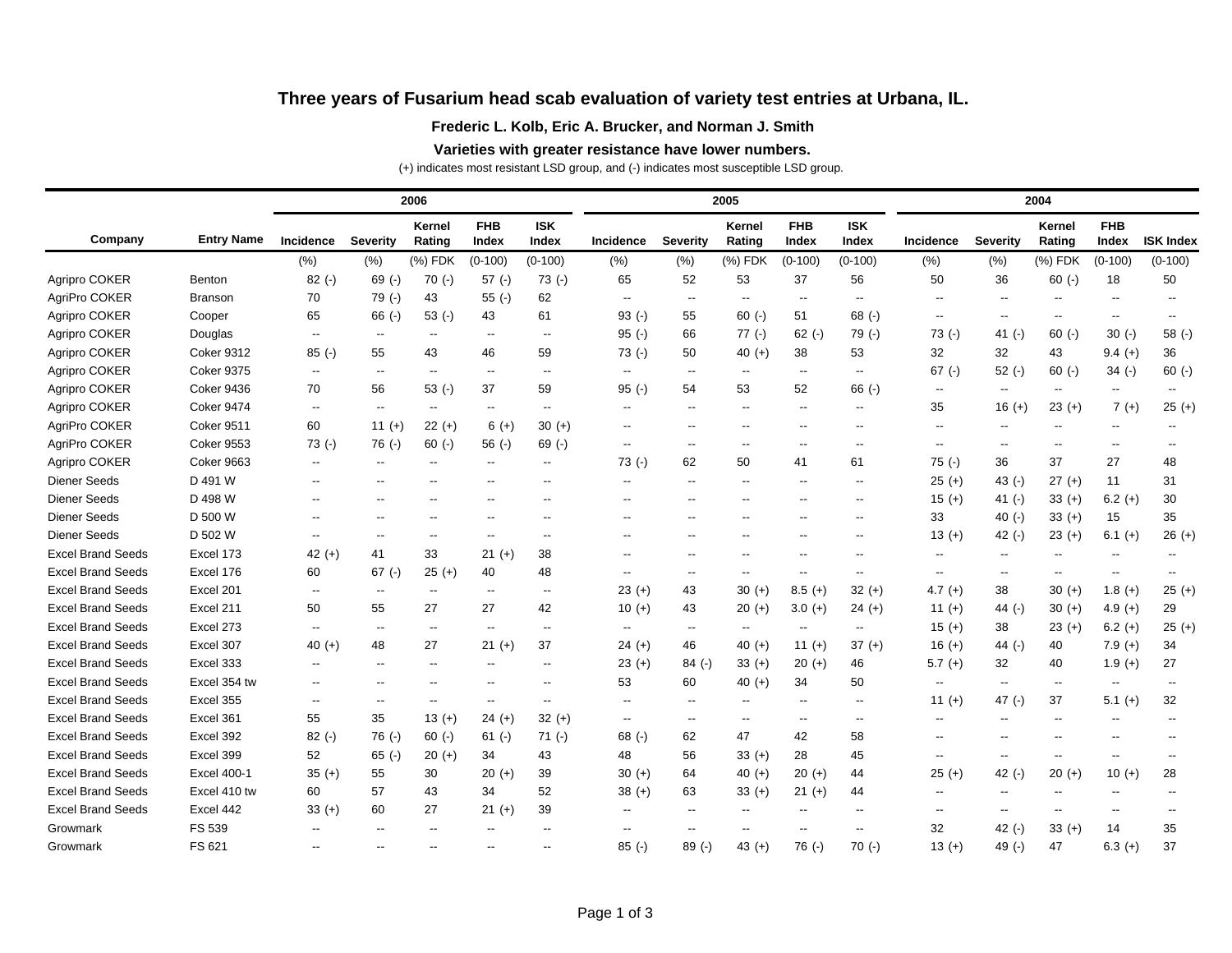# **Three years of Fusarium head scab evaluation of variety test entries at Urbana, IL.**

### **Frederic L. Kolb, Eric A. Brucker, and Norman J. Smith**

#### **Varieties with greater resistance have lower numbers.**

(+) indicates most resistant LSD group, and (-) indicates most susceptible LSD group.

|                       | <b>Entry Name</b> |                          |                          | 2006                     |                          |                          |                          |                          | 2005                     |                          | 2004                     |                          |                          |                          |                          |                          |
|-----------------------|-------------------|--------------------------|--------------------------|--------------------------|--------------------------|--------------------------|--------------------------|--------------------------|--------------------------|--------------------------|--------------------------|--------------------------|--------------------------|--------------------------|--------------------------|--------------------------|
| Company               |                   | Incidence                | <b>Severity</b>          | <b>Kernel</b><br>Rating  | <b>FHB</b><br>Index      | <b>ISK</b><br>Index      | Incidence                | <b>Severity</b>          | Kernel<br>Rating         | <b>FHB</b><br>Index      | <b>ISK</b><br>Index      | Incidence                | <b>Severity</b>          | Kernel<br>Rating         | <b>FHB</b><br>Index      | <b>ISK Index</b>         |
|                       |                   | (% )                     | (% )                     | (%) FDK                  | $(0-100)$                | $(0-100)$                | (% )                     | (% )                     | (%) FDK                  | $(0-100)$                | $(0-100)$                | (% )                     | (% )                     | (%) FDK                  | $(0-100)$                | $(0-100)$                |
| Growmark              | FS 634            | 42 $(+)$                 | 62                       | $25 (+)$                 | 27                       | 41                       | $25 (+)$                 | 52                       | $30 (+)$                 | $16 (+)$                 | $35 (+)$                 | --                       | $\overline{\phantom{a}}$ |                          |                          |                          |
| Growmark              | FS 637            | $93$ (-)                 | $75$ (-)                 | $67$ (-)                 | $69$ (-)                 | $77(-)$                  |                          | $\overline{\phantom{a}}$ | --                       |                          | $\overline{\phantom{a}}$ | $\overline{a}$           |                          |                          |                          |                          |
| Growmark              | FS 645            | 60                       | 41                       | 30                       | 24                       | 42                       | --                       | ۰.                       | --                       | $-$                      | $-$                      | $\overline{a}$           | $-$                      | $-$                      | --                       |                          |
| Growmark              | FS 652            | $\overline{\phantom{a}}$ | $\overline{\phantom{a}}$ | $-$                      | $\overline{\phantom{a}}$ | $\overline{\phantom{a}}$ | $92$ (-)                 | 65                       | $60$ (-)                 | $59( - )$                | $71(-)$                  | $73( - )$                | 46 $(-)$                 | $67$ (-)                 | $33(-)$                  | $62$ (-)                 |
| Growmark              | FS 657            | $78$ (-)                 | $85$ (-)                 | $60$ (-)                 | $67$ (-)                 | $73( - )$                | --                       | --                       | $\overline{\phantom{a}}$ | $\overline{\phantom{a}}$ | $\overline{\phantom{a}}$ | --                       | $\overline{\phantom{a}}$ | $\overline{\phantom{a}}$ | $\overline{\phantom{a}}$ |                          |
| Growmark              | FS 8302           | 62                       | 61                       | 50                       | 38                       | 57                       | $77$ (-)                 | 58                       | $63$ (-)                 | 43                       | $66$ (-)                 | --                       | $\overline{\phantom{a}}$ |                          |                          |                          |
| Growmark              | FS 8309           | 53                       | 42                       | 37                       | $23 (+)$                 | 43                       | $32 (+)$                 | 38                       | 43 $(+)$                 | 11 $(+)$                 | $38 (+)$                 | $\overline{\phantom{a}}$ | $\overline{\phantom{a}}$ | $\overline{\phantom{a}}$ | $\overline{\phantom{a}}$ | $\overline{\phantom{a}}$ |
| <b>IFSI</b>           | F 334W            | $\overline{\phantom{a}}$ | $\overline{a}$           | $-$                      | --                       | $\overline{\phantom{a}}$ | 43                       | 38                       | 40 $(+)$                 | $16 (+)$                 | 41 $(+)$                 | $12 (+)$                 | 32                       | $30 (+)$                 | $4 (+)$                  | $25 (+)$                 |
| <b>IFSI</b>           | F 335W            | $\overline{\phantom{a}}$ | $\overline{\phantom{a}}$ | --                       | --                       | $\overline{\phantom{a}}$ | 45                       | 50                       | $23 (+)$                 | $22 (+)$                 | $38 (+)$                 | --                       | $\overline{\phantom{a}}$ | $\overline{\phantom{a}}$ | $\overline{\phantom{a}}$ | $\overline{\phantom{a}}$ |
| <b>IFSI</b>           | F 344W            |                          |                          | --                       | --                       | н.                       | 47                       | 66                       | 43 $(+)$                 | 31                       | 51                       | 37                       | 39                       | 37                       | 15                       | 37                       |
| <b>IFSI</b>           | F 348W            |                          |                          | --                       | --                       | $\overline{\phantom{a}}$ | $98(-)$                  | 70(.)                    | 47                       | $68$ (-)                 | $69$ (-)                 | --                       | $\overline{\phantom{a}}$ | $\overline{\phantom{a}}$ | $\overline{\phantom{a}}$ |                          |
| <b>IFSI</b>           | F 350W            | $\overline{\phantom{a}}$ | $\overline{a}$           | $\overline{a}$           | $\overline{\phantom{a}}$ | $\overline{\phantom{a}}$ | 58                       | 58                       | $30 (+)$                 | 36                       | 47                       | $22 (+)$                 | 42 $(-)$                 | $33 (+)$                 | $10 (+)$                 | 32                       |
| <b>JGL</b>            | <b>JGL 603</b>    | 57                       | 57                       | 37                       | 32                       | 49                       | $\overline{\phantom{a}}$ | --                       | --                       | $\overline{\phantom{a}}$ | $\overline{\phantom{a}}$ | --                       | $\overline{\phantom{a}}$ | $\overline{a}$           | $\overline{\phantom{a}}$ |                          |
| JGL                   | <b>JGL 604</b>    | 67                       | 61                       | $63$ (-)                 | 41                       | $64$ (-)                 | $\overline{\phantom{a}}$ | --                       | $\overline{\phantom{a}}$ | $-$                      | $\overline{\phantom{a}}$ | --                       | $\overline{\phantom{a}}$ | --                       | $\overline{\phantom{a}}$ |                          |
| Lewis Hybrids         | Lewis 855         | $\overline{\phantom{a}}$ | $\overline{\phantom{a}}$ | $\overline{\phantom{a}}$ | $\overline{\phantom{a}}$ | $\overline{\phantom{a}}$ | $\overline{\phantom{a}}$ | $\overline{\phantom{a}}$ | $\overline{\phantom{a}}$ | $-$                      | $\overline{\phantom{a}}$ | $15 (+)$                 | 48 $(-)$                 | 37                       | $7.4 (+)$                | 34                       |
| Lewis Hybrids         | Lewis 857         | $\overline{\phantom{a}}$ | $\overline{\phantom{a}}$ | $-$                      | $-$                      | $\overline{\phantom{a}}$ | $\overline{\phantom{a}}$ | $\overline{\phantom{a}}$ | $\overline{\phantom{a}}$ | $\overline{a}$           | $\overline{\phantom{a}}$ | $25 (+)$                 | 41 $(-)$                 | $33 (+)$                 | $10 (+)$                 | 33                       |
| Lewis Hybrids         | Lewis 864         | $\overline{\phantom{a}}$ |                          |                          | --                       | $\overline{\phantom{a}}$ | --                       | --                       | --                       |                          | $\overline{a}$           | $13 (+)$                 | 34                       | $33 (+)$                 | 4.8 $(+)$                | 28                       |
| Merschman Seeds, Inc. | Genie IX          | $\overline{\phantom{a}}$ |                          | $-$                      | --                       | $\overline{\phantom{a}}$ | $-$                      | --                       | --                       |                          | $\overline{\phantom{a}}$ | $11 (+)$                 | 38                       | $30 (+)$                 | 4.7 $(+)$                | $27 (+)$                 |
| Merschman Seeds, Inc  | <b>Barbie VII</b> | $\overline{\phantom{a}}$ |                          | --                       | $\overline{\phantom{a}}$ | $\overline{\phantom{a}}$ | $\overline{\phantom{a}}$ | $\overline{\phantom{a}}$ | $\overline{\phantom{a}}$ | $\overline{a}$           | $\overline{\phantom{a}}$ | $12 (+)$                 | 44 $(-)$                 | $20 (+)$                 | $5.1 (+)$                | $25 (+)$                 |
| Ohio Crop Imp. Assn.  | Bravo             | $73( - )$                | 59                       | 37                       | 44                       | 54                       | $75( - )$                | 65                       | $33 (+)$                 | 48                       | 55                       | --                       | $- -$                    |                          |                          |                          |
| Ohio Crop Imp. Assn.  | Daisy             | $\overline{\phantom{a}}$ | $\overline{\phantom{a}}$ | $\overline{a}$           | $\overline{\phantom{a}}$ | $\overline{\phantom{a}}$ | 63                       | $72$ (-)                 | $37 (+)$                 | 46                       | 55                       | --                       | $\overline{\phantom{a}}$ |                          |                          |                          |
| Pioneer Hi-Bred Int'l | Pio 25R35         | $\overline{\phantom{a}}$ | $\overline{a}$           | $\overline{a}$           | $\overline{\phantom{a}}$ | $\overline{\phantom{a}}$ | $33 (+)$                 | $23 (+)$                 | 47                       | $8.7 (+)$                | $36 (+)$                 | --                       | $\overline{a}$           | $\overline{\phantom{a}}$ | --                       |                          |
| Pioneer Hi-Bred Int'l | Pio 25R37         | $77(-)$                  | 42                       | $53( - )$                | 33                       | 57                       | $90 (-)$                 | $31 (+)$                 | 53                       | 27                       | 58                       | 48                       | $27 (+)$                 | 40                       | 13                       | 39                       |
| Pioneer Hi-Bred Int'l | Pio 25R47         | $75$ (-)                 | 64                       | 43                       | 47                       | 59                       | $92$ (-)                 | 47                       | 53                       | 44                       | $63$ (-)                 | $67$ (-)                 | $30 (+)$                 | 43                       | 20                       | 46                       |
| Pioneer Hi-Bred Int'l | Pio 25R49         | $\overline{\phantom{a}}$ | $\overline{\phantom{a}}$ | $\overline{\phantom{a}}$ | --                       | $\overline{\phantom{a}}$ | $\overline{a}$           | $\overline{\phantom{a}}$ | $\overline{\phantom{a}}$ | $-$                      | $\overline{\phantom{a}}$ | $60 (-)$                 | 40 $(-)$                 | $73( - )$                | 24                       | $59$ (-)                 |
| Pioneer Hi-Bred Int'l | Pio 25R51         | $27 (+)$                 | $17 (+)$                 | 30                       | 4 $(+)$                  | $25 (+)$                 | $\overline{\phantom{a}}$ | $\overline{\phantom{a}}$ | $\overline{\phantom{a}}$ | $\sim$                   | $\overline{\phantom{a}}$ | --                       | $\overline{\phantom{a}}$ | $\overline{a}$           | $\overline{a}$           | $\overline{\phantom{a}}$ |
| Pioneer Hi-Bred Int'l | Pio 25R54         | 57                       | 42                       | 27                       | 27                       | 40                       | $80 (-)$                 | 52                       | 47                       | 43                       | 58                       | --                       | $\overline{a}$           |                          |                          | $\overline{\phantom{a}}$ |
| Pioneer Hi-Bred Int'l | Pio 25R63         | 57                       | 63                       | 47                       | 37                       | 55                       | $\overline{a}$           | $\overline{\phantom{a}}$ | $\overline{\phantom{a}}$ | $\sim$                   | $\sim$                   | $\overline{\phantom{a}}$ | $\overline{\phantom{a}}$ | $\overline{\phantom{a}}$ | $\overline{\phantom{a}}$ | $\overline{\phantom{a}}$ |
| Pioneer Hi-Bred Int'l | Pio 25R78         | 70                       | $81$ (-)                 | 47                       | $57$ (-)                 | $64$ (-)                 | $93$ (-)                 | 65                       | $33 (+)$                 | $60 (-)$                 | 61                       | 50                       | 41 $(-)$                 | 47                       | 21                       | 46                       |
| Public                | Cardinal          | 70                       | 73()                     | $53$ (-)                 | $50(-)$                  | $64$ (-)                 | $38 (+)$                 | 45                       | 53                       | $18 (+)$                 | 46                       | 28                       | 42 $(-)$                 | $30 (+)$                 | 11                       | 33                       |
| Public                | Clark             | $\overline{\phantom{a}}$ | --                       | $\overline{\phantom{a}}$ | $\overline{\phantom{a}}$ | $\overline{\phantom{a}}$ | $78$ (-)                 | 79 (-)                   | 50                       | $62$ (-)                 | $67$ (-)                 | $18 (+)$                 | 42 $(-)$                 | 47                       | $7.5 (+)$                | 37                       |
| Public                | Ernie             | $33 (+)$                 | 45                       | $7 (+)$                  | $15(+)$                  | $26 (+)$                 | 43                       | 52                       | $37 (+)$                 | $20 (+)$                 | 43                       | $3.0 (+)$                | $24 (+)$                 | $17 (+)$                 | $0.7 (+)$                | $15 (+)$                 |